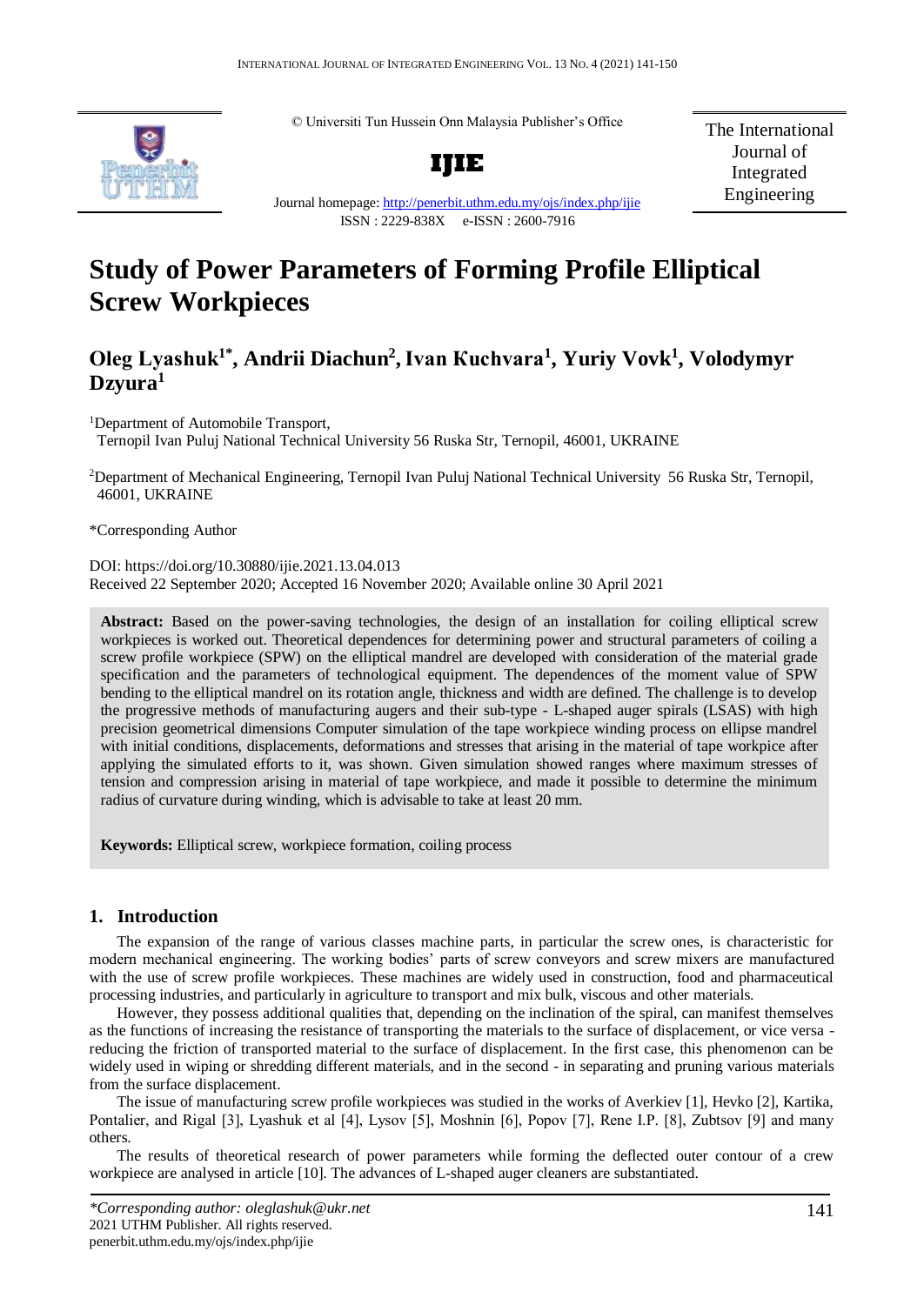Grigoriev A.M. and Preobrejenskiy P.A. [11], Hevko B.M. [2], Loveikin V. [12], and others investigated the procces of creating and operating the screw mechanisms; their works are dedicated to the issue of efficiency of auger conveyors. Pylypets M.I. [13], Hevko R.B. [14], and others researched the process of separating the root chaff [15-17]. Hevko I. [18] and other scientists researched the process of profiling screw spirals as well as the process of transportation by means of L-shaped augers.

However, existing screw working bodies cannot fully meet the performance requirements due to their high material consumption, high-energy costs and other disadvantages. The objective of this work is to develop the technological backgrounds of power-saving technologies for manufacturing highly efficient screw profile workpieces.

## **2. Research Methodology**

Let us consider the process of coiling a profile L-shaped tape on the elliptical mandrel. The analytical model of this process is shown in Figure 1.



#### **Fig. 1 - Analytical model of coiling a profile L-shaped tape on a mandrel: 1 – elliptical mandrel; 2 – clamp roller; 3 – profile L-shaped tape; 4 – profile elliptical screw element; 5 – socket cam of the same form with the elliptical mandrel 1 equidistance**

During coiling, the profile tape fibers are compressed on the inner diameter of the edge of a screw profile elliptical element. The tape fibers on the outer diameter of this element are stretched. Having analysed the edges deformation in hot and cold states, the bending moment of the tape in these areas could be defined.

The radial stresses that occur in a zone of stretching the edge of a profile tape are defined by the Eq. 1 [2], [8], [13]:

$$
\sigma_{\rho 1} = -\beta \sigma_s \cdot \ln \frac{R}{\rho} \tag{1}
$$

where  $\beta$  – coefficient that takes into account the impact of the average main stress equals 1.15;  $\sigma_s$  – limit of material fluidity of the elliptical profile screw element *MPa*;

*R* – outer radius of bending, *mm*;

 $\rho$  – polar coordinate of bending radius, *mm*.

Similarly, the radial stresses in a compression zone are determined [6], [8]:

$$
\sigma_{\rho 2} = -\beta \sigma_s \cdot \ln \frac{\rho}{r},\tag{2}
$$

where  $r$  – inner radius of bending,  $mm$ .

Tangential stresses in a zone of stretching:

$$
\sigma_{\theta 1} = \beta \sigma_s \cdot \left(1 - \ln \frac{R}{\rho}\right).
$$
\n(3)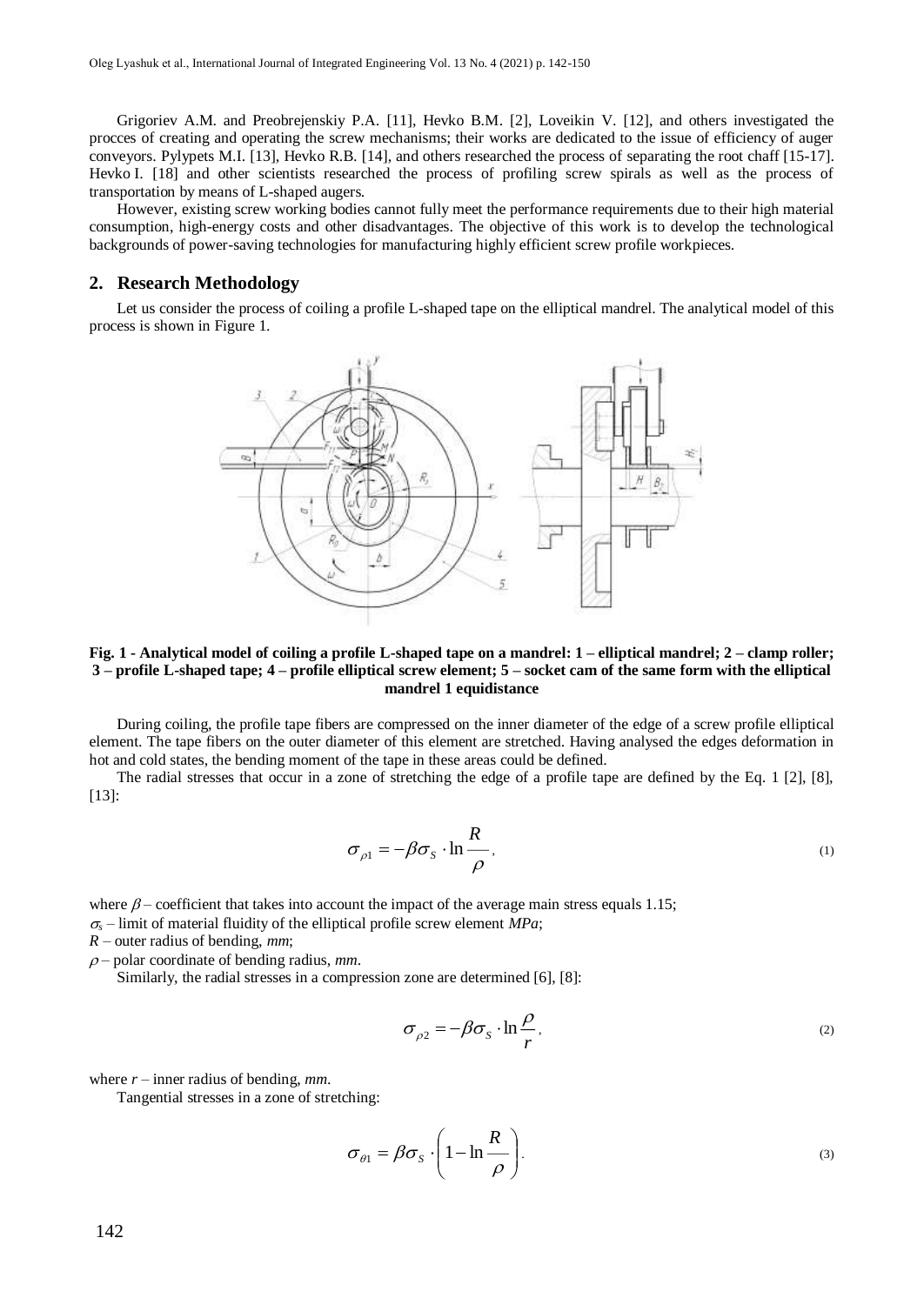Tangential stresses in a compression zone:

$$
\sigma_{\theta 2} = -\beta \sigma_{s} \cdot \left(1 + \ln \frac{\rho}{r}\right).
$$
\n(4)

The peculiarity of coiling the profile elliptical screw elements is the tape curvature radii and the tape bending radii, as they are variable during one rotation of the elliptical mandrel. Therefore, based on the equation of curvature radius of an ellipse  $[2]$ , the inner bending radius of a workpiece  $r$  can be determined by the Eq. 5:

$$
r = a^2 b^2 \left(\frac{y_0^2}{a^4} + \frac{x_0^2}{b^4}\right)^{\frac{3}{2}},
$$
\n(5)

where  $a$  – half of a major axis of the ellipse,  $mm$ ;

*b* – half of a minor axis of the ellipse, *mm*;

 $x_0$ ,  $y_0$  – coordinates of the point, in which the curvature radius in coordinates system *XOY* is defined, mm.

The parametric equation of the ellipse is:

$$
x = b \sin \theta
$$
  
y = a cos  $\theta$  (6)

where  $\theta$  – angle parameter within  $0 \le \theta \le 2\pi$  that determines the rotation angle of the elliptical mandrel, rad. Substituting the Eq. (6) into the Eq. (5), the following Eq. is deduced:

$$
r = a^2 b^2 \left( \frac{\cos^2 \theta}{a^2} + \frac{\sin^2 \theta}{b^2} \right)^{\frac{3}{2}}.
$$
 (7)

Therefore, the outer radius R of bending the tape can be defined by the Eq.:

$$
R = a^2 b^2 \left( \frac{\cos^2 \theta}{a^2} + \frac{\sin^2 \theta}{b^2} \right)^{\frac{3}{2}} + \beta_{y} B,
$$
 (8)

where  $\beta_{y}$  – shrinkage coefficient of a profile tape during coiling;

*B* – width of a profile tape edge, *mm*.

Bending moment of a profile tape edge can be determined by the formula:

$$
M_1 = \left(\int_{\rho_H}^R \sigma_{\theta 1} \rho d\rho + \int_{r}^{\rho_H} \sigma_{\theta 2} \rho d\rho\right) H,
$$
\n(9)

where  $\rho_n$  – radius of a neutral surface of tension, *mm*;

*H* – thickness of a profile tape edge, *mm*;

The radius of the neutral surface of tension is determined by the Eq. 10 [1]:

$$
\rho_H = \sqrt{R \ r} \tag{10}
$$

Substituting Eq. (7), (8) into the Eq. (10), we obtain: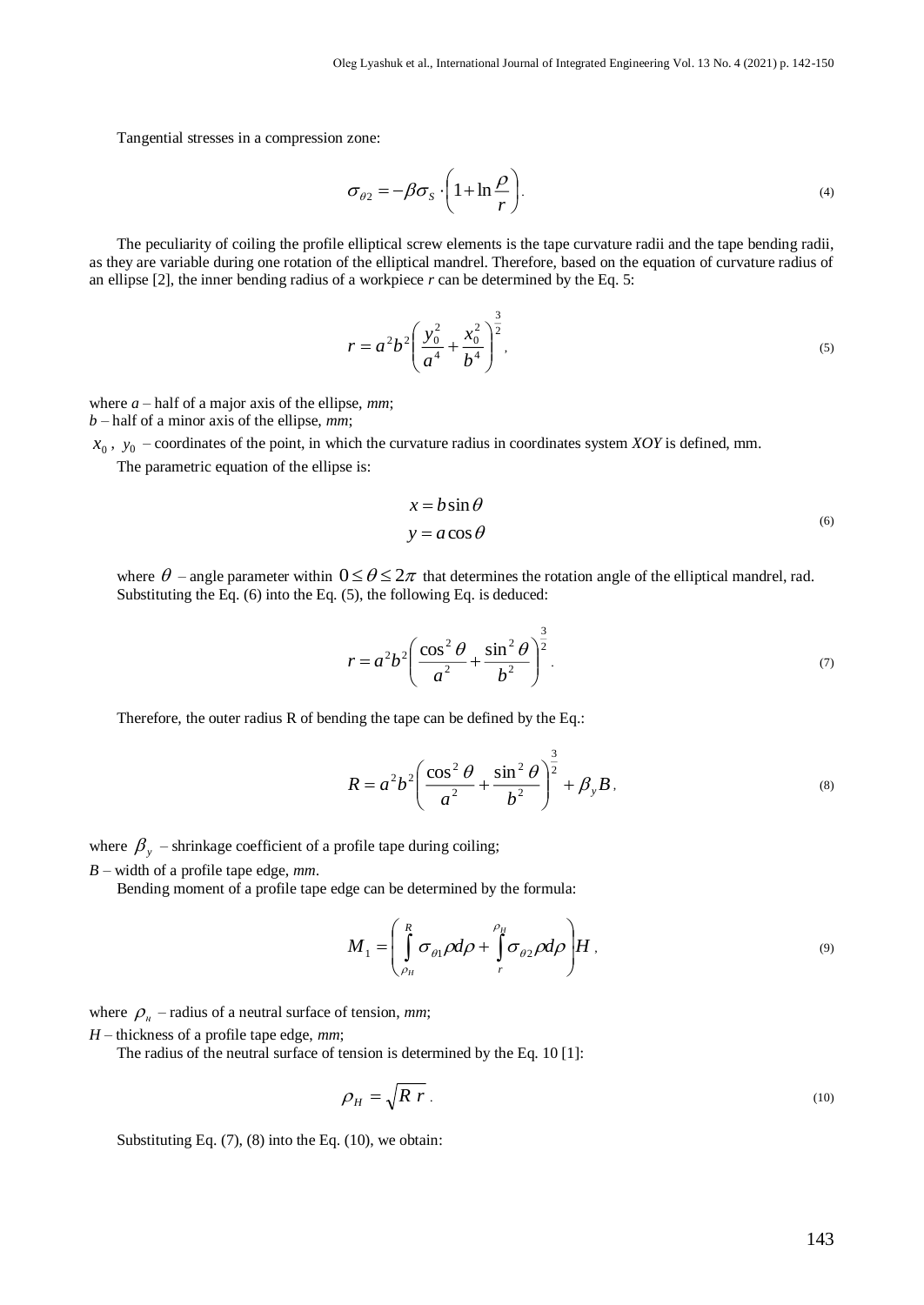$$
\rho_H = ab \left( \frac{\cos^2 \theta}{a^2} + \frac{\sin^2 \theta}{b^2} \right)^{\frac{3}{4}} \cdot \sqrt{a^2 b^2 \left( \frac{\cos^2 \theta}{a^2} + \frac{\sin^2 \theta}{b^2} \right)^{\frac{3}{2}} + \beta_y B}.
$$
 (11)

Substituting formulae (3), (4) into the formula (9) and considering the formula (10), we obtain:

$$
M_1 = \beta \sigma_s \, \frac{H \beta_y^2 B^2}{4} \,. \tag{12}
$$

Similarly, the bending moment of a profile tape shelf can be determined:

$$
M_2 = \beta \sigma_S \frac{B_2 H_1^2}{4},\qquad(13)
$$

where  $H_1$  – thickness of a profile workpiece shelf, *mm*;

*В<sup>2</sup>* – length of a profile workpiece shelf, *mm*.

Then, the total bending moment of a profile L-shaped tape in hot condition:

$$
M = \frac{\beta \sigma_S}{4} \Big( H \beta_y^2 B^2 + B_2 H_1^2 \Big). \tag{14}
$$

When the profile tape is being coiled on the elliptical mandrel in cold condition, the tape material is being strengthened. Besides, the value of tangential stresses for the profile tape edge is determined by formulae [8]:

• in a zone of stretching:

$$
\sigma_{\theta 1} = \beta \left[ \sigma_{\text{TO}} \left( 1 - \ln \frac{R}{\rho} \right) + \frac{II}{2} \left( 2 \ln \frac{\rho}{\rho_H} - \ln \frac{\rho R}{\rho_H^2} \ln \frac{R}{\rho} \right) \right];\tag{15}
$$

• in a zone of compression:

$$
\sigma_{\theta 2} = -\beta \left[ \sigma_{\text{TO}} \left( 1 + \ln \frac{\rho}{r} \right) + \frac{\Pi}{2} \left( 2 \ln \frac{\rho_H}{\rho} + \ln \frac{\rho_H^2}{\rho r} \ln \frac{\rho}{r} \right) \right],\tag{16}
$$

where  $\sigma_{q}$  – extrapolated limit of tape material fluidity, *MPa*;

*П* – linear module of strengthening the tape material, *MPa*.

Substituting the Eq. (7), (8), (15), (16) into the equation (9), the bending moment of a profile tape edge is defined after integration and reductions: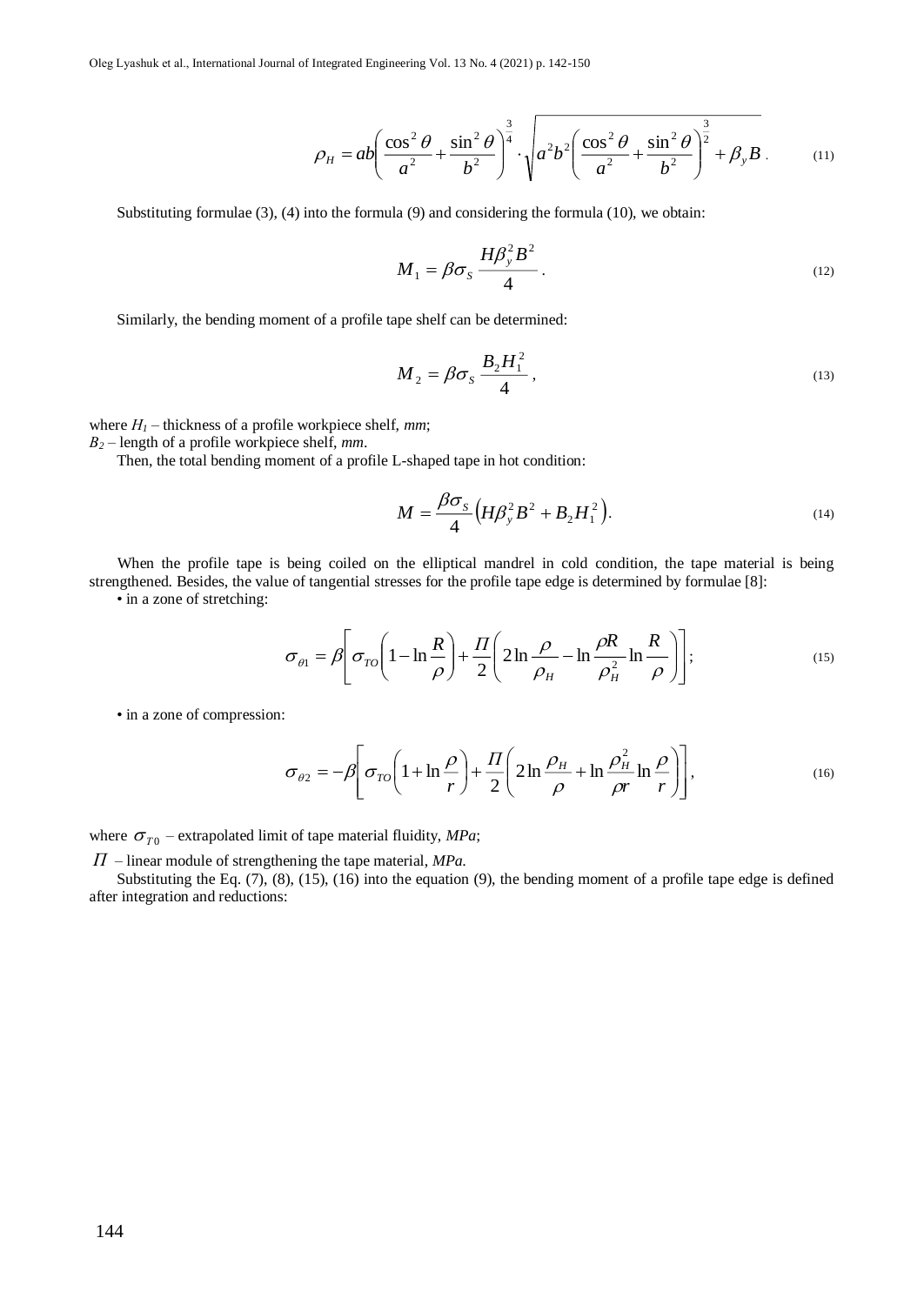$$
M_{1} = \beta H \left[ \sigma_{TO} \frac{\beta_{y}^{2} B^{2}}{4} + H \left( \frac{2a^{4} b^{4} \left( \frac{\cos^{2} \theta}{a^{2}} + \frac{\sin^{2} \theta}{b^{2}} \right)^{3} + 2a^{2} b^{2} \left( \frac{\cos^{2} \theta}{a^{2}} + \frac{\sin^{2} \theta}{b^{2}} \right)^{3}}{4} \right) \times \frac{1}{2} B_{y} B + \beta_{y}^{2} B^{2} \times \frac{1}{2} B_{z} B + \beta_{z}^{2} B^{2} \times \frac{1}{2} B_{z} B + \beta_{z}^{2} B^{2} \times \frac{1}{2} B_{z} B + \beta_{z}^{2} B^{2} \times \frac{1}{2} B_{z} B + \beta_{z}^{2} B^{2} \times \frac{1}{2} B_{z} B + \beta_{z}^{2} B^{2} \times \frac{1}{2} B_{z} B + \beta_{z}^{2} B^{2} \times \frac{1}{2} B_{z} B + \beta_{z}^{2} B^{2} \times \frac{1}{2} B_{z} B + \beta_{z}^{2} B^{2} \times \frac{1}{2} B_{z} B + \beta_{z}^{2} B^{2} \times \frac{1}{2} B_{z} B + \beta_{z}^{2} B^{2} \times \frac{1}{2} B_{z} B + \beta_{z}^{2} B^{2} \times \frac{1}{2} B_{z} B + \beta_{z}^{2} B^{2} \times \frac{1}{2} B_{z} B + \beta_{z}^{2} B^{2} \times \frac{1}{2} B_{z} B + \beta_{z}^{2} B^{2} \times \frac{1}{2} B_{z} B + \beta_{z}^{2} B^{2} \times \frac{1}{2} B_{z} B + \beta_{z}^{2} B^{2} \times \frac{1}{2} B_{z} B + \beta_{z}^{2} B^{2} \times \frac{1}{2} B_{z} B + \beta_{z}^{2} B^{2} \times \frac{1}{2} B_{z} B + \beta_{z}^{2} B^{2} \times \frac{1}{2} B_{z} B + \beta_{z}^{2} B^{2} \times \frac{1}{2} B_{z} B + \beta_{z}^{2} B^{2} \times \frac{1}{2} B_{z} B + \beta_{z}^{2
$$

Considering the Eq. (7), a simplified Eq. (17) is deduced:

$$
M_1 = \beta H \left[ \sigma_{TO} \frac{\beta_y^2 B^2}{4} + \Pi \left( \frac{2r^2 + 2r\beta_y B + \beta_y^2 B^2}{4} \cdot \ln \sqrt{1 + \frac{\beta_y B}{r}} - \frac{2r\beta_y B + \beta_y^2 B^2}{8} \right) \right].
$$
 (18)

While coiling, the profile tape shelf forms a cylindrical surface. The connections from the side of a deformed edge are overlapped on the ends of this surface. Thus, the plane-strain state [8] is implemented for the profile tape shelf. Besides, the shelf is completely in a compression zone, so, the equation for determining the bending moment of a profile tape shelf can be deduced:

$$
M_2 = B_2 \int\limits_r^{r_2} \sigma_{\theta 2} \rho d\rho \,. \tag{19}
$$

where  $r_2$  – outer radius of bending the shelf, mm;  $r_2 = r + H_1$ .

Substituting the equation (16) into the equation (19), the bending moment of a profile tape shelf can be deduced:

$$
M_{2} = \frac{1}{2} \beta B_{2} \left[ \sigma_{TO} \left( r_{2}^{2} \left( \ln \frac{r_{1}}{r_{2}} - \frac{1}{2} \right) + \frac{1}{2} r_{1}^{2} \right) + \Pi \left( r_{1}^{2} \left( \ln \frac{\sqrt{r_{1}} \sqrt{\rho_{i}}}{2} - \frac{1}{4} \right) + r_{2}^{2} \left( \frac{1}{2} (\ln r_{2})^{2} + \frac{1}{4} + \ln \frac{2}{\sqrt{r_{2}} \sqrt{\rho_{i}}} + \ln \rho_{i} \ln \frac{r_{1}}{r_{2}} - \frac{1}{2} (\ln r_{1})^{2} \right) \right] \right]
$$
(20)

Then, the total bending moment of bending the profile L-shaped tape in cold condition:

$$
M = \beta H \left[ \sigma_{TO} \frac{\beta_y^2 B^2}{4} + \Pi \left( \frac{2r^2 + 2r\beta_y B + \beta_y^2 B^2}{4} \cdot \ln \sqrt{1 + \frac{\beta_y B}{r}} - \frac{2r\beta_y B + \beta_y^2 B^2}{8} \right) \right] +
$$
  
+ 
$$
\frac{1}{2} \beta B_2 \left[ \sigma_{TO} \left( r_2^2 \left( \ln \frac{r_1}{r_2} - \frac{1}{2} \right) + \frac{1}{2} r_1^2 \right) + \Pi \left( r_1^2 \left( \ln \frac{\sqrt{r_1} \sqrt{\rho_i}}{2} - \frac{1}{4} \right) + \right. \right.
$$

$$
+ r_2^2 \left( \frac{1}{2} (\ln r_2)^2 + \frac{1}{4} + \ln \frac{2}{\sqrt{r_2} \sqrt{\rho_i}} + \ln \rho_i \ln \frac{r_1}{r_2} - \frac{1}{2} (\ln r_1)^2 \right) \right]. \tag{21}
$$

145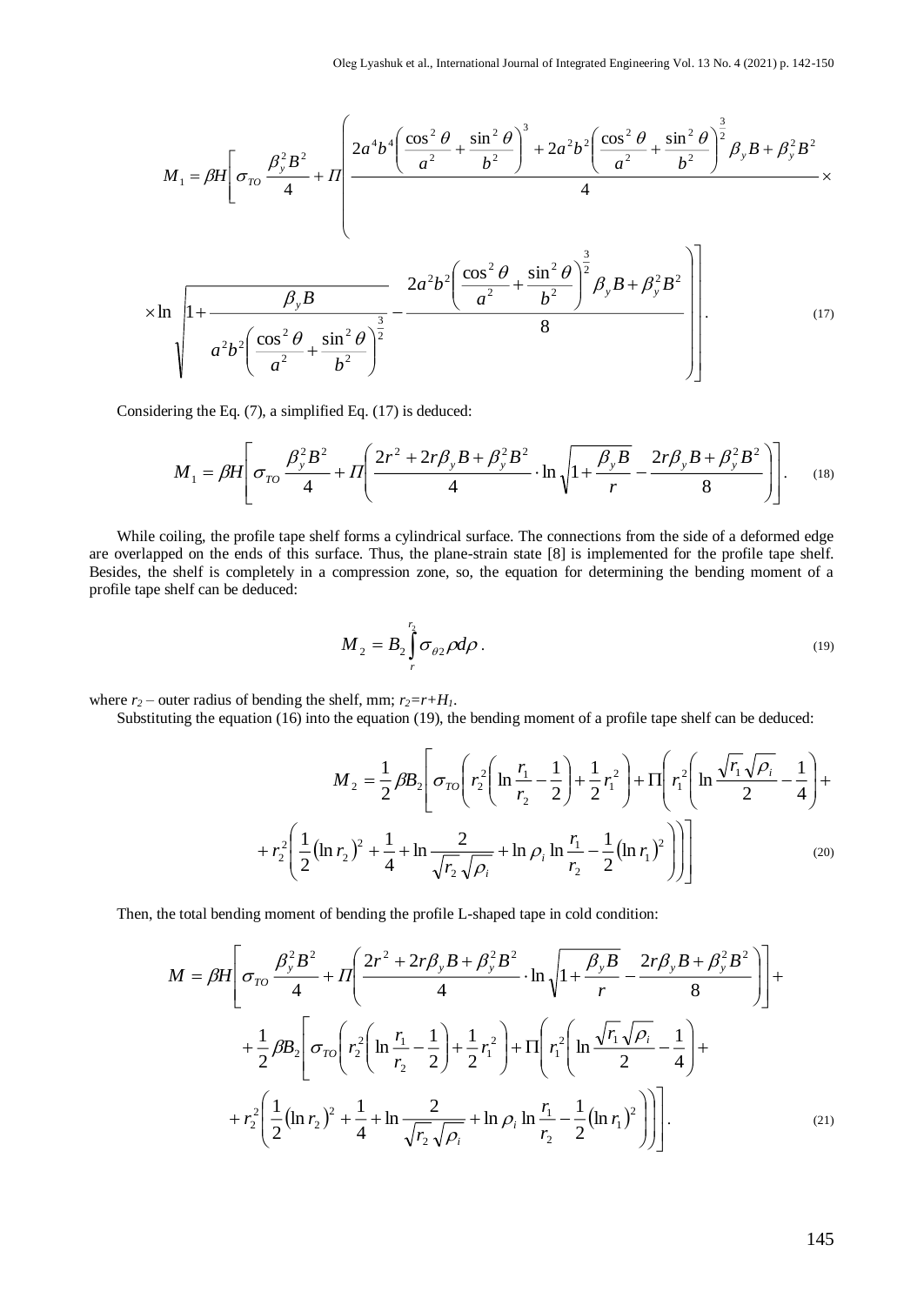Based on Eq. (7), (11), (21), the following conclusions should be made. First, when the profile tape is being coiled on the elliptical mandrel in cold condition, the moment of bending the tape from the rotation angle of elliptical mandrel is being changed. Second, the greatest bending moment occurs when the rotation angle is  $\theta = 0, \pi$  radians; the

smallest bending moment occurs when the rotation angles are  $\theta = \frac{1}{2}\pi$ ,  $\frac{3}{4}\pi$  $=\frac{1}{2}\pi$ ,  $\frac{3}{4}\pi$  radians.

According to the analytical model shown in Fig. 1, the equilibrium equation of the profile tape part, which undergoes the deformation, can be written as follows [9]:

along the axis 
$$
x: -F_{T1} - F_{T2} \cdot \cos \gamma + N \cdot \cos \gamma + F \sin \gamma = 0
$$
  
along the axis  $y: -P + F_{T2} \cdot \sin \gamma - N \cdot \sin \gamma + F \cos \gamma = 0$   
sum moment :  $P \cdot l + F_{T1} \cdot R_3 + F_{T2} \cdot R_0 - N \cdot \rho_H - M = 0$  (22)

where  $F_{T_1}$  – friction force between the roller and profile tape, *N*;

 $F_{T2}$  – friction force between the profile tape and elliptical mandrel, *N*;

– pressure angle of the elliptical mandrel, *grad*;

*N* – longitudinal force, *N*;

*F* – resultant of normal contact stresses on the profile tape, *N*;

*P* – force of bending by a clamping roller, *N*;

*l* – distance between the centres of the elliptical mandrel and clamping roller, *mm*;

 $R<sub>3</sub>$  – outer radius of interaction of the elliptic screw element relative to the centre of rotation of the elliptical mandrel, *mm*;

*R*<sup>0</sup> – distance from the centre of mandrel rotation to its surface, *mm*.

The friction forces are determined by the dependencies:

$$
F_{T1} = \mu_1 \cdot P \tag{23}
$$

$$
F_{T2} = \mu_2 \cdot F \tag{24}
$$

where  $\mu_1$  – coefficient of friction between the clamping roller and the tape;

 $\mu_2$  – coefficient of friction between the elliptic mandrel and the elliptic screw element.

The resultant of normal contact stresses is defined by the formula:

$$
F = \sigma_r \cdot H \cdot L, \tag{25}
$$

where  $\sigma_r$  – contact normal stresses along the inner radius of the elliptic screw element, *MPa*;

*L* – contact length along the inner diameter of the elliptic screw element, *mm*.

Providing that the bending moment is known, the forces that occur during coiling can be determined by solving the system of Eq. (22). In this case

$$
F = \frac{-P \cdot (\mu_1 \cdot tg\gamma - 1)}{\mu_2 \cdot \sin \gamma + tg\gamma \cdot (-\mu_2 \cdot \cos \gamma + \sin \gamma) + \cos \gamma};
$$
\n(26)

$$
N = \frac{\mu_1 \cdot P + F \cdot (\mu_2 \cdot \cos \gamma + \sin \gamma)}{\cos \gamma}.
$$
 (27)

According to experimental studies, the maximum bending force  $P$  by a clamping roller occurs at the initial stage of deformation, that is, when the angle  $\gamma$  is zero. Therefore, to simplify the calculations, the system of Eq. (22) will be solved as follows:

$$
P = F \tag{28}
$$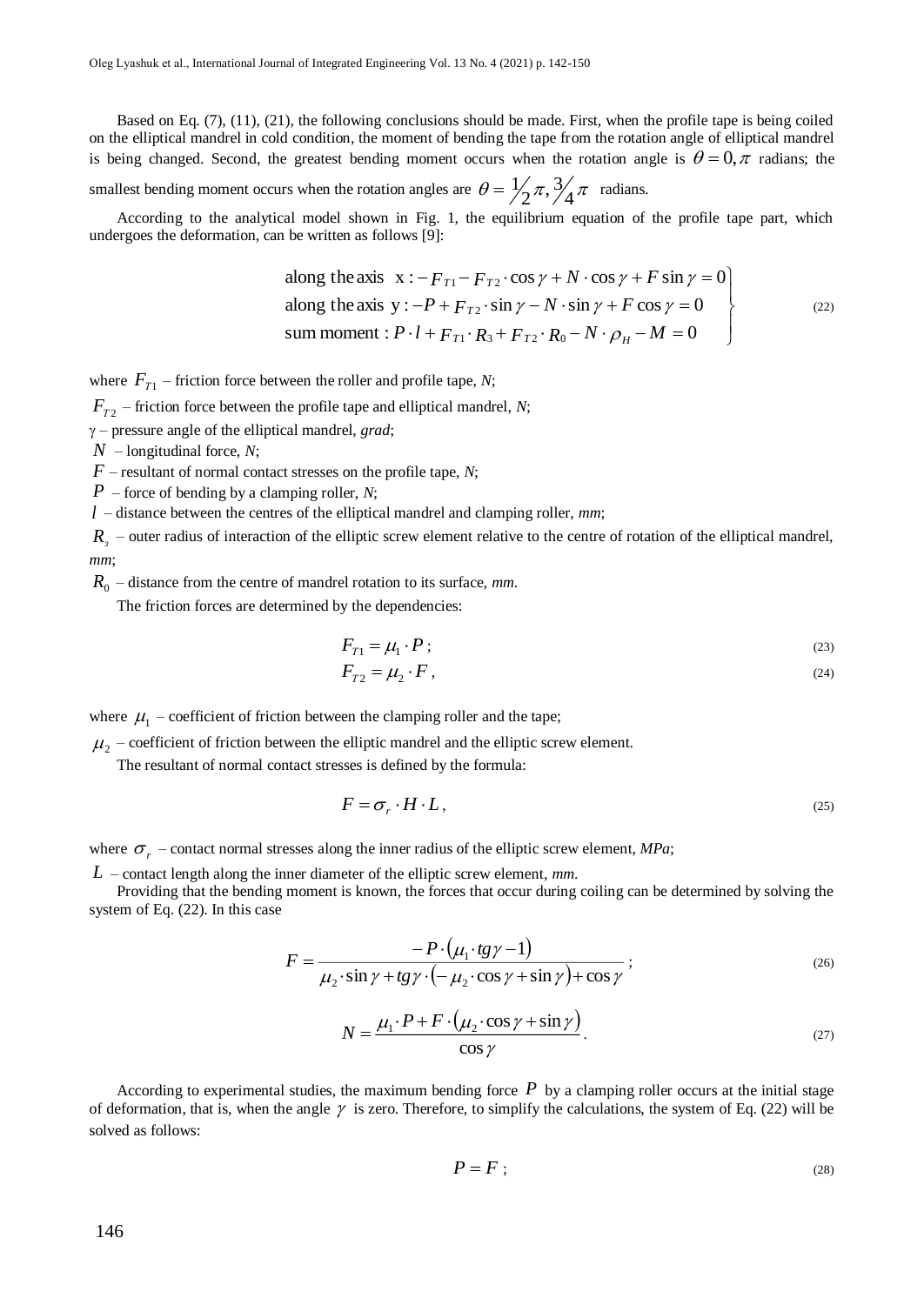$$
N = (\mu_1 + \mu_2) \cdot P \tag{29}
$$

$$
P = \frac{M}{l + \mu_1 R_3 + \mu_2 R_0}.
$$
\n(30)

The distance from the centre of mandrel rotation to its surface is determined by the formula:

$$
R_0 = \sqrt{a^2 \cos^2 \theta + b^2 \sin^2 \theta} \tag{31}
$$

The outer radius of interaction of the screw element relative to the centre of mandrel rotation is determined by the formula [9]:

$$
R_3 = \sqrt{\left(a+B\right)^2 \cos^2\theta + \left(b+B\right)^2 \sin^2\theta} \ . \tag{32}
$$

It should be noted that in this case the friction coefficient angle  $\mu_1$  between the clamping roller and profile tape is a specific value and does not meet the immediate value of the friction coefficient for contacting materials. The moment that must be applied to rotate the elliptic mandrel, depends on their structural features and is generally determined according to the dependence shown in Figure 1:

$$
M_0 = k_M \cdot P \cdot (l + \mu_1 \cdot R_3) \tag{33}
$$

where  $k_M$  – coefficient considering design performance of the mandrel.

Based on the above formula, the necessary technological equipment can be designed. Thus, to reduce the torque of elliptical mandrel, and hence to reduce the required power of coiling elliptical screw workpieces, the friction coefficient should be minimized, for example, using lubricants.

The derived dependencies should be calculated using the package of applications for PC. Based on calculations results, the dependency graphs of bending force and torque on the rotation angle of elliptical mandrel are drawn (Figure 2, 3).





**Fig. 3 - Dependency graphs of the moment that should be applied to rotate the elliptical mandrel on the mandrel rotation angle (St3, σv=440** *MP***a)**  *B* **= 15** *mm***;** *a***=50** *mm***;** *b***=40** *mm***;** *В***2=12***mm***,** *H***=***Н***1: 1 –** *H***=1** *mm***; 2 –** *H***=1.2** *mm***; 3 –** *H***=1.5** *mm*

The forces and the formation moment assume maximum value during the workpiece formation on the elliptical mandrel part from the major sub-axis side and therefore comes to the minor axis of the ellipse.

Based on the above calculations, the dependency graphs of the bending force and torque to form an elliptical screw element on the tape thickness H are developed (Figure 4 and Figure 5).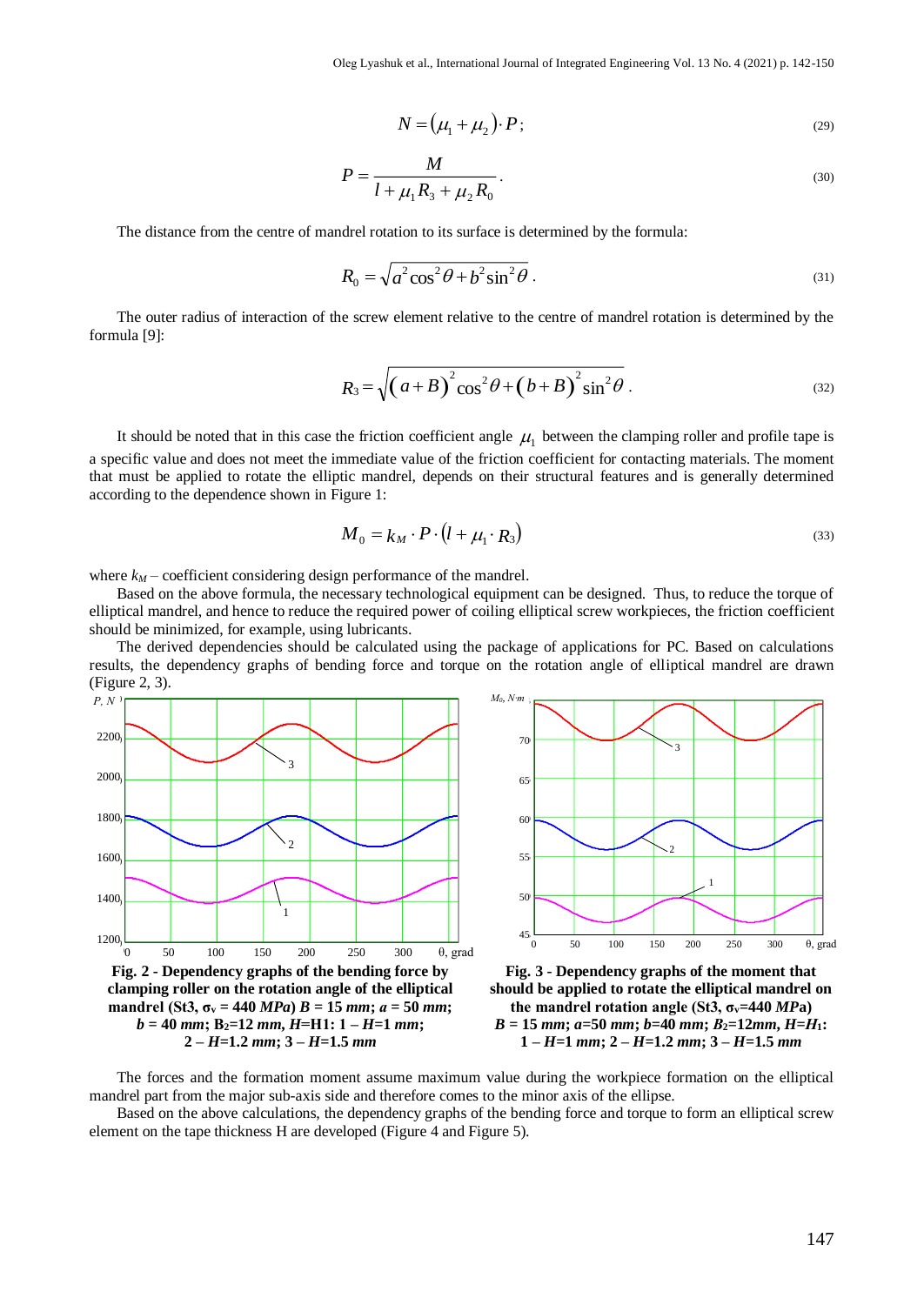



**Fig. 5 - Dependency graphs of the moment, which must applied to rotate the elliptical mandrel on the tape thickness (St3,**  $\sigma_v = 440MPa$ **)**  $a = 50$  *mm*;  $b = 40$  *mm*,  $B_2 = 12$ *mm*,  $H = H_1$ :  $1 - B = 15$ *mm*;  $2 - B = 25$ *mm*;  $3 - B = 30$ *mm* 

# **3. Results and Discussion**

The experimental installation, general view of which is presented on Figure 6, was designed for experimental investigations conducting.



**Fig. 6 - General view: 1 – turning machine; 2 – Altivar 71; 3 – PC; 4 – device for winding elliptical screw elements with a given step; 5 – tape workpiece**

Torque value and engine power were recorded in percentages from rated. Engine power was determined by rated engine power (7.5 kW) and maximal percentage value for selected mode multiplication.

Regressive dependence, for determining the dependence of bending force on clamping roller from changing of three main factors: tape thickness *H*, tape width *B* and the half of lower axis of the ellipse b for materials St 3, and aluminum alloy D16 during elliptical screw elements shaping, based on multifactorial experiment was received.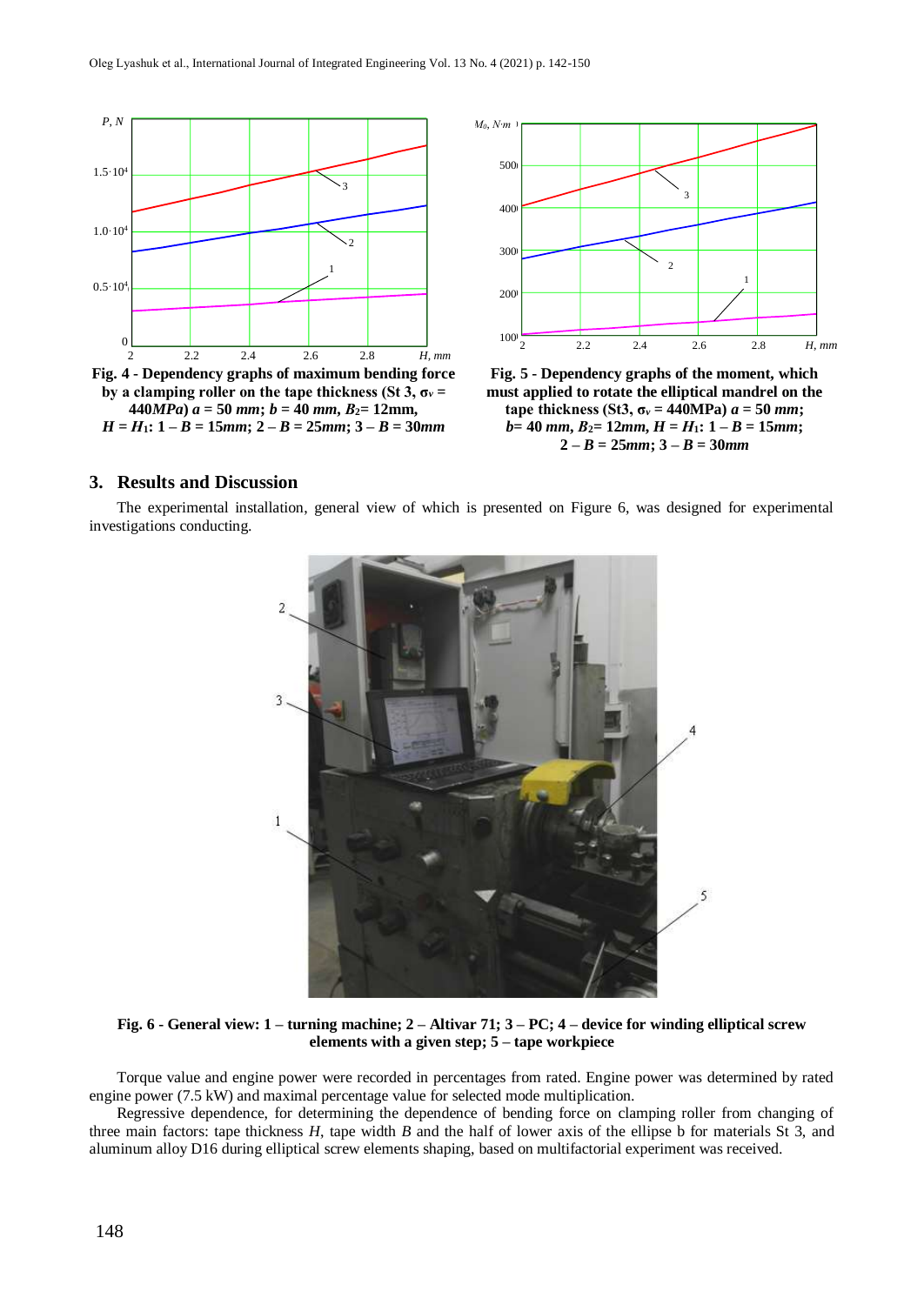• for tape material St3

$$
P_{(H,B,b)} = 2496.2 - 1468.15H - 366.09B + 67.23b + 228.06HB - 25.08Hb - 4.65Bb + 4.16H2 + 11.68B2 + 0.56b2
$$
\n(34)

• for tape material aluminum alloy D16

$$
P_{(H,B,b)} = 3087.4 - 1773.9H - 431.27B + 73.72b + 269.34HB --29.25Hb - 5.54Bb + 8.64H2 + 13.8B2 + 0.75b2
$$
\n(35)

It was found that the main factor which affects on determining of bending force on clamping roller during elliptical screw elements shaping in such limits of input factors change:  $2 \le H \le 3$  (*mm*);  $16 \le B \le 30$  (*mm*);  $32 \le b \le 42$  (*mm*) with half of ellipse larger axis *а*= 45 *mm*.

On the Figure 6 response surfaces of value *P* changing from simultaneous change of two factors:  $a - P = f(H, B)$ ;  $b-P = f(H,b); c-P = f(B,b)$  were shown.



**Fig. 7 - Response surface of dependence bending force on clamping roller from variable factors during elliptical screw elements shaping, made with St3**

From graphical data (Figure 6) it is visible that for St3 with *Н*=3 *mm*, *b*=37 *mm* and changing *В* on limits 20- 30 *mm* bending force acquires values 0.41·10<sup>4</sup>-0.9·10<sup>4</sup> *N*; but for aluminum alloy D16 with changing *B* on limits 20-30 *mm* bending force increases in 2.27 times from 0.47·10<sup>4</sup> *N* to 1.065·10<sup>4</sup> *N*, with *Н*=3 mm, *b*=37 *mm*.

Computer simulation to establish the relationship between force efforts and the corresponding deformations was conducted for choosing the rational design parameters of the tape minimum permissible bending radius.

A computer simulation of the tape permissible bending radius was applied and graphical representation of displacement, deformation and stresses that arising in material of the tape workpiece under the applied efforts were presented with the application package of SolidWorks.



**Fig. 8 - (a) Graphic display of displacement; (b) tension; (c) deformation, that arising in the material of the tape workpiece under the applied efforts**

Based on presented computer simulation we can notice that the changes of stresses that arising in material of the tape workpiece dependence from curvature of the bending radius for St 3  $\sigma_v = 440$  MPa and aluminum alloy D16  $\sigma_{v}$  = 520 *MPa*. From graphical data it is visible that with increasing bending radius of the tape, the stresses that arising in its material are decreasing, and when the value of the radius is equal  $r = 16$  mm acquire unacceptably large values,